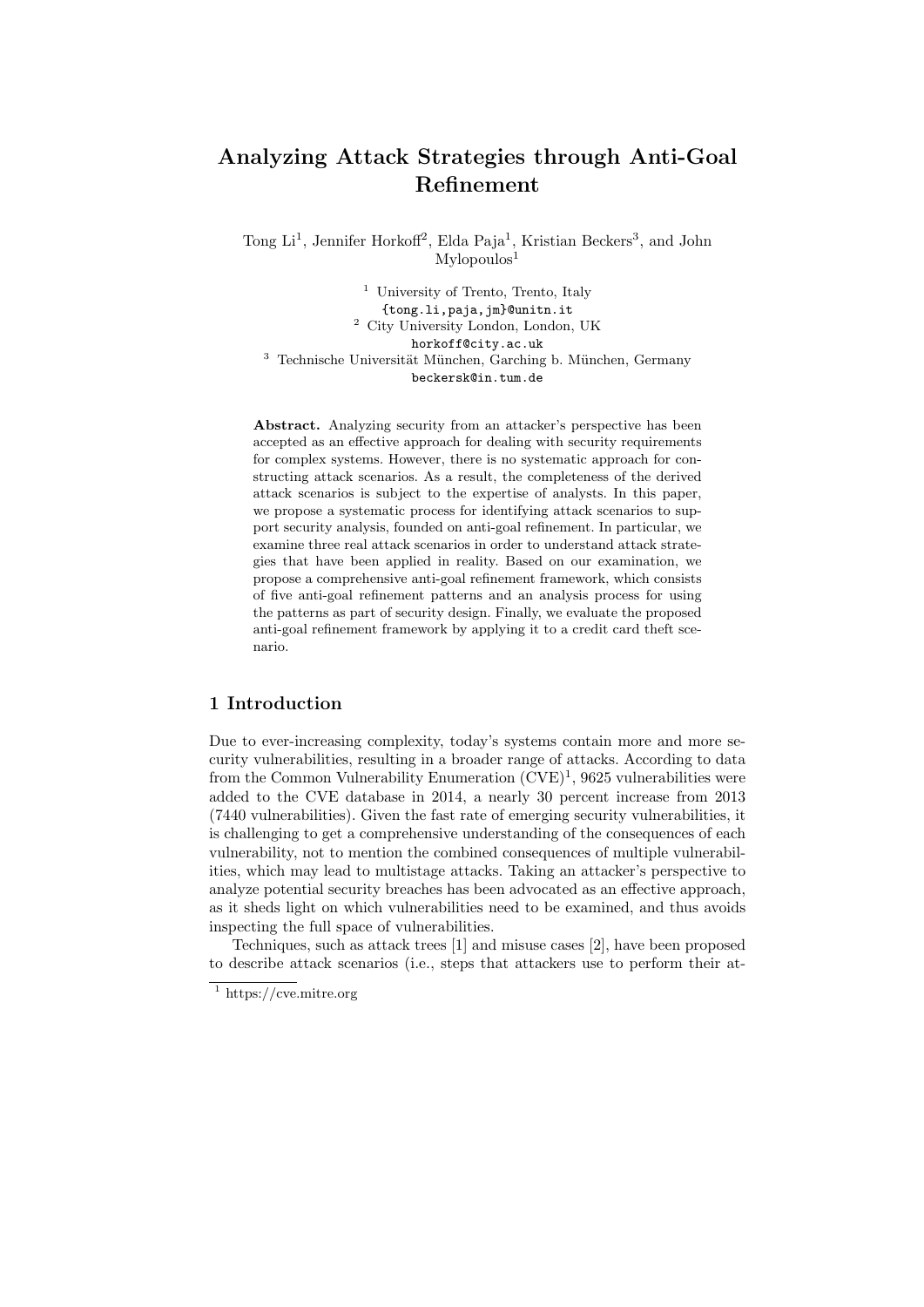tacks) and to guide security analysis. However, when building attack scenarios from an attacker's viewpoint, there are no specific guidelines to follow [3]. As such, different security analysts can create different, subjective attacker models, and the completeness of the derived attack scenarios is subject to the expertise of the analysts. Threat analysis approaches (e.g., STRIDE [4]) elicit and tackle threats to different parts of systems, but do not capture the attacker's intentions behind each threat and miss the connections between threats. As such these approaches are not well suited to analyze complicated multistage attacks.

Further work has explicitly captured the rationale behind attacker actions using anti-goals [5, 6, 7]. Such approaches capture not only the space of possible attacks, but an attacker's strategy, including alternative plans and combing multiple steps to achieve a malicious goal. For example, to disclose a data asset, one attack strategy can be finding out all software applications that process the data and then hacking the applications to disclose the data, or directly hacking the hardware that stores the data. By systematically developing an attack strategy against a particular scenario, analysts can effectively identify attack scenarios, and then provide corresponding countermeasures.

Our previous work captures an attacker's malicious intentions as anti-goals as part of a holistic security requirements analysis framework [6, 7]. The approach takes into account security issues in various abstraction layers by using a threelayer, goal-oriented requirements model [8]. By iteratively refining root anti-goals into operationalizable anti-goals, we can create an attack strategy that implies a space of attack scenarios, from which related security controls can eventually be derived (Fig. 1). However, we have not studied in-depth how anti-goals can be refined systematically, in order to generate a comprehensive attack strategy. Thus, our primary goal is to *produce a framework, grounded in real evidence*, to support systematic exploration of attack strategies, producing strategies which are more complete, leading to a more complete security analysis (i.e., the highlighted part in Fig. 1). To achieve this goal, we perform the following steps:

- 1. perform a grounded study on three real attack scenarios [9] in order to investigate how attackers elaborate their malicious intentions in reality, from which we identify five anti-goal refinement patterns.
- 2. propose an anti-goal refinement framework, which systematically refines antigoals by leveraging the identified anti-goal refinement patterns, and eventually reveals attack scenarios.
- 3. evaluate the proposed refinement framework by applying it to a different credit card theft scenario [10], the result of which shows that our framework is able to generate a comprehensive attack strategy, which not only covers the reported attack scenarios, but also reveals new attack scenarios.

The remainder of this paper is structured as follows: we present the anti-goal modeling approach that we use to analyze the attacker's strategy in Section 2. The examination of real attack scenarios is described in Section 3, based on which we propose an anti-goal refinement framework in Section 4. We evaluate the proposed framework in Section 5, and discuss related issues of the framework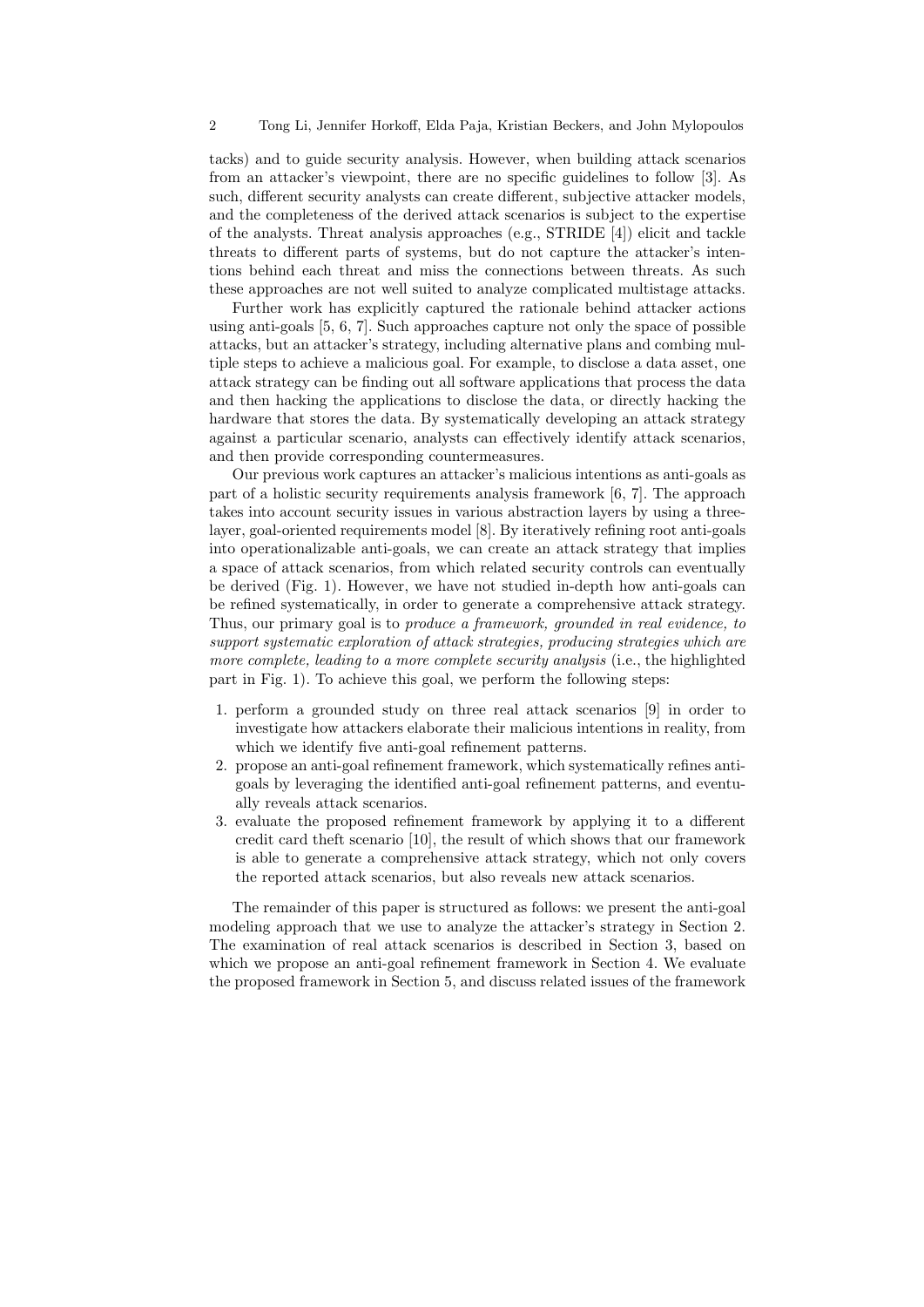in Section 6. In Section 7, we compare our proposal with related work. Finally, we conclude the paper and discuss future work in Section 8.



Fig. 1: Research overview

## 2 Anti-Goal Modeling

Anti-goals were first used by van Lamsweerde to model an attacker's malicious intentions related to system assets [5]. An anti-goal model presents how the attacker's abstract anti-goals are refined to terminal anti-goals (that are realizable by attackers), which captures the attacker's strategies. By constructing anti-goal models, analysts can effectively identify system threats and use this knowledge to design secure systems.

In this paper, we leverage the anti-goal approach to analyze system threats in order to provide corresponding countermeasures. In particular, we focus on analyzing anti-goal refinements from an attacker's viewpoint by studying real attack scenarios. To this end, we adopt three concepts from a recent goal model approach, Techne [11], for building anti-goal models: Goal, Task, and Domain Assumption. A goal captures attacker intentions (i.e., anti-goals); a task presents detailed attack actions that are performed by attackers; a domain assumption describes an indicative property that is relevant to the system. Detailed examples of anti-goal models are presented in Fig. 2. It is worth noting that we do not introduce a new notion anti-goal but use the ordinary notion goal to model anti-goals, as anti-goals are simply goals from the attacker's viewpoint.

## 3 Attack Scenario Examination

We examine three real attack scenarios in order to understand attack strategies that have been applied in reality. In particular, we apply the anti-goal modeling to real attack scenarios, and then investigate the rationale behind each antigoal refinement within the modeled scenarios, and finally extract five anti-goal refinement patterns. In the remainder of this section, we first briefly introduce the real attack scenarios that we examine, and then present our examination on these scenarios in detail.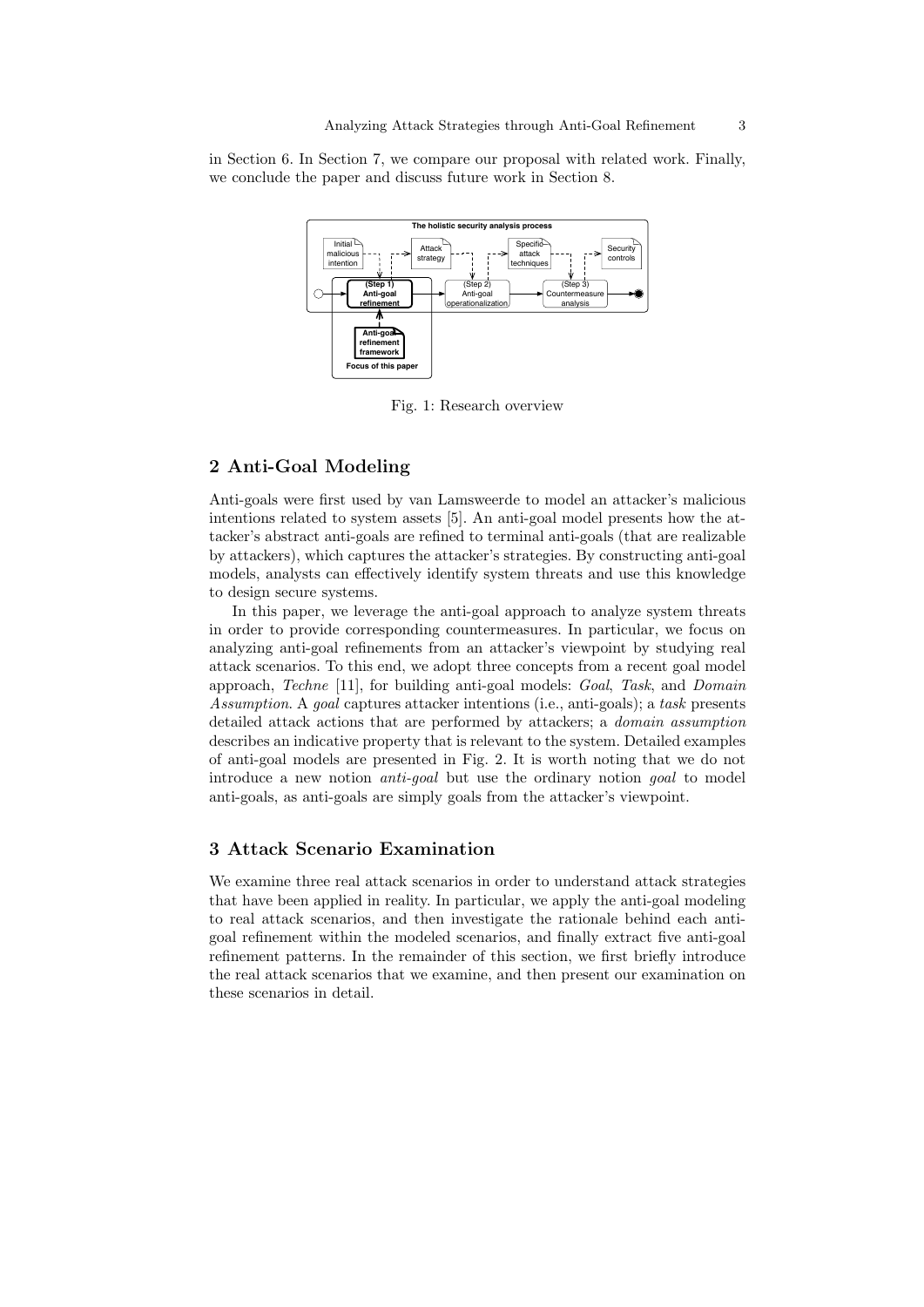Sample attack scenarios. To reveal sophisticated attack strategies from the examination, we define three criteria for selecting the attack scenarios to be examined. Firstly, the attacks should cover a wide spectrum of attack techniques, from social engineering to software/hardware hacking. Secondly, we look for multistage attacks that consist of a sequence of steps, rather than an atomic attack that is done by a single exploit. Thirdly, the description of the attacks should present not only attack actions performed by attackers, but also the intentions motivating the actions.

According to the above criteria, we select three attack scenarios that are documented in Mitnick's book [9, Ch. 11]. Each of these attack scenarios involves both social and technical issues, and consists of multiple attack steps. In this case, the author narrates the entire attack process in detail, shedding light on both the why and how for each attack step. The general problems and contexts of these attack scenarios are as follows:

- Easy Money: Two attackers aim to defeat a security product that is designed for access control in order to get prize money. The product applies terminalbased security technique, which identifies system users based in part on the particular computer terminal being used.
- $-$  Dictionary as an Attack Tool: An external attacker intends to steal the source code of a new electronic game, which is developed by a global company. The source code is stored on an unknown server of the company.
- $-$  The Speedy Download: An external attacker wants to obtain some confidential files of an accounting firm in order to affect the stock price of publicly traded companies. The confidential files are stored on the workstation, which can only be accessed from the company's local network.

In this paper, we illustrate the examination process using the "Easy Money" scenario. The complete set of examination results can be found online<sup>2</sup>.

Construct initial anti-goal models. We first build initial anti-goal models according to the textual description of the attack scenarios. The construction of anti-goal models is carried out by combining top-down and bottom-up analysis. The content of each node is described in natural language, using a particular part of the scenario description. Fig.  $2(a)$  presents the entire anti-goal model that is built from the "Easy Money" attack scenario. Note that we capture the attack actions as tasks so as to provide a full view of the scenario, but our analysis focuses on the anti-goal refinement rather than the anti-goal operationalization. To easily reference to the elements of the anti-goal model, we annotate each element with regard to the type of the element. In particular, G stands for Goal, T stands for Task, and D stands for Domain Assumption.

Characterize anti-goals. It is our goal to capture anti-goals and their refinements, such as in Fig.  $2(a)$ , in a more structured and abstract way. Thus we characterize each anti-goal with a structured description language, which is specified in Table 1 by using EBNF syntax.

 $^2$  http://disi.unitn.it/~li/poem15/result.pdf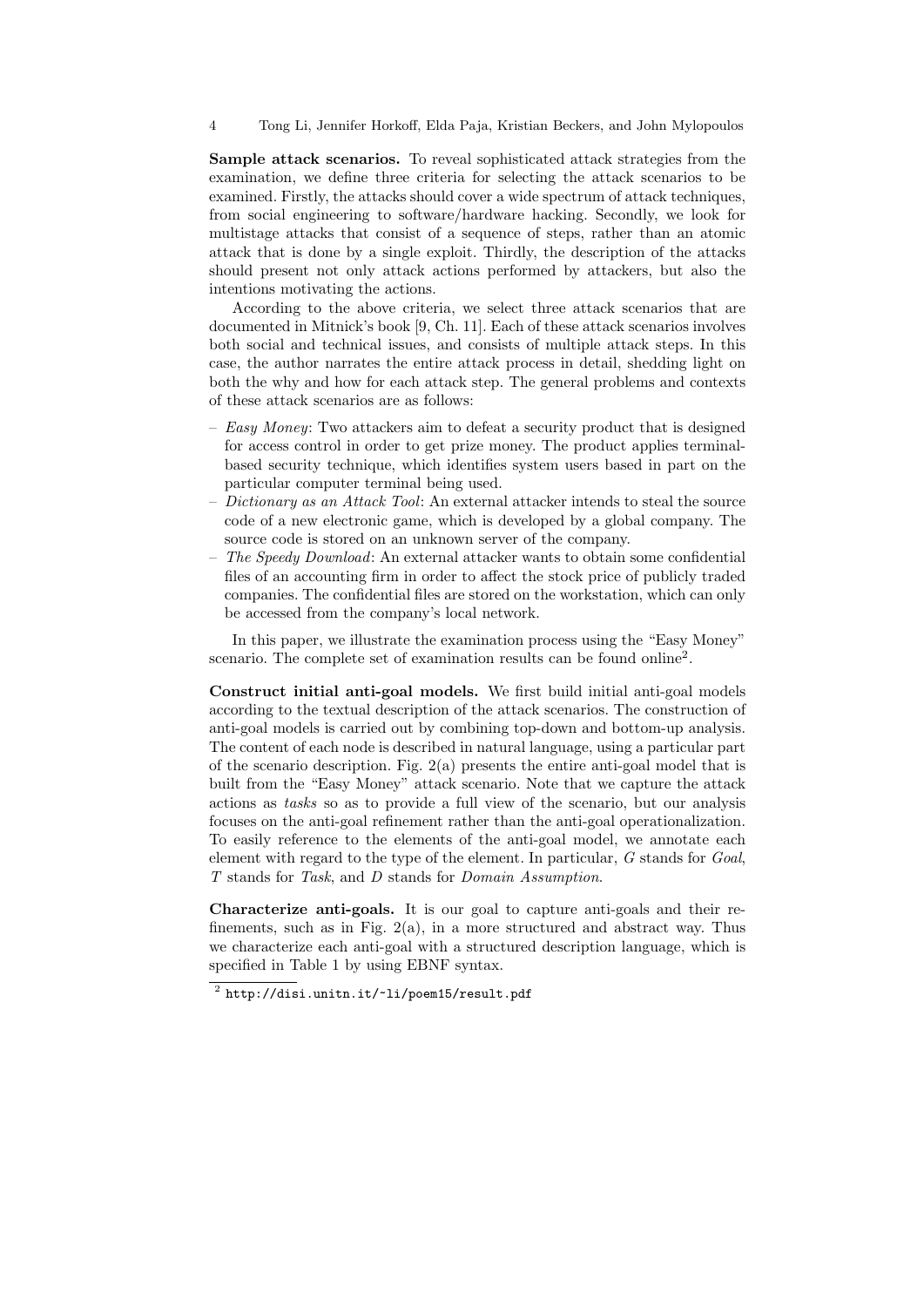

Remark: the label  $Rx-Py$  means the refinement  $Rx$  falls into the pattern  $Py$  (Table 2) Fig. 2: Anti-goal models that are built from the "Easy Money" attack scenario

Table 1: The EBNF syntax of the structured description language

| $Rule_1$ : $\langle$ anti-goal $\rangle ::=$ $\langle$ threat $\rangle$ , $\langle$ attribute-description $\rangle +$ |
|-----------------------------------------------------------------------------------------------------------------------|
| $Rule.2:$ $\lt$ threat $gt$ ::= 'tamper'   'disclose'   'spoof'   'repudiate'   'deny'   'reach'                      |
| 'access'  'control'   'defeat'                                                                                        |
| <i>Rule_3:</i> $\lt$ attribute-description $\gt$ ::= $\lt$ attribute $\gt$ , $\lt$ descriptor $\gt$                   |
| $Rule \angle$ : $\langle$ attribute $\rangle ::=$ 'asset' $\langle$ 'exploitable target' $\langle$ 'interval'         |

Each anti-goal is characterized by one threat and one or several attributes  $(Rule_1)$ . A threat presents an undesired state that an attacker wants to impose on the targeting system. We classify threats using an existing, established threat categorization, STRIDE, provided by Microsoft [4]. STRIDE is an acronym that stands for six threat categories: Spoofing, Tampering, Repudiation, Information disclosure, Denial of service, and Elevation of privilege. These threat categories provide comprehensive coverage of security threats and have been adopted and investigated in both academia and industry [4, 12]. Note that we describe the threat categories in terms of their essential actions rather than the full description  $(Rule_2)$ , as the threat actions are more succinct and intuitive when combined with other attributes. For the threat *Elevation of privilege*, we specifically consider three threat actions reach, access, and control, each of which implies a particular level of privilege. When comparing the available categories in STRIDE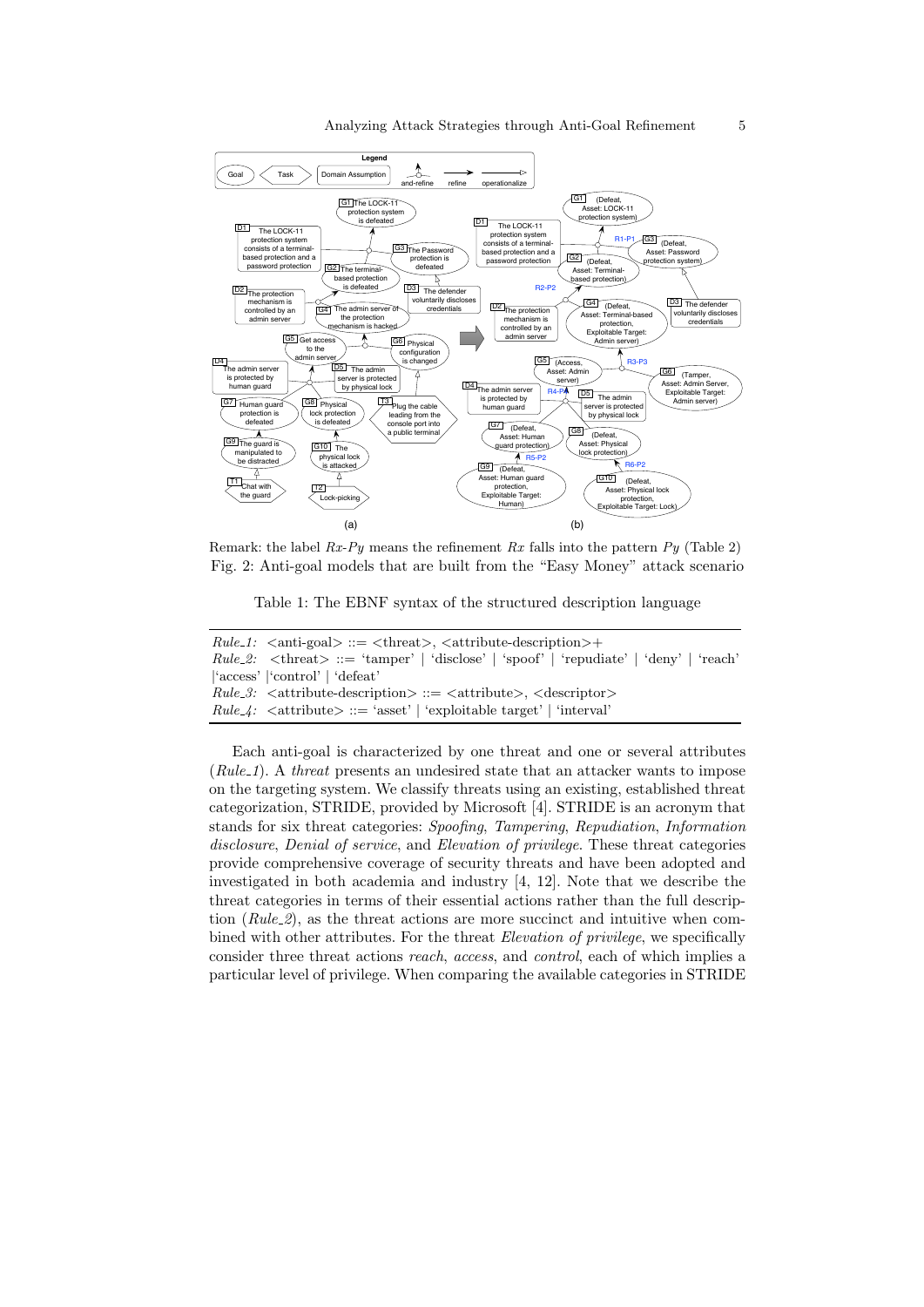|          | No. Pattern Name               | Pattern Influences                                        | Occurrence |
|----------|--------------------------------|-----------------------------------------------------------|------------|
| P1       | Asset-based refinement         | Modify asset                                              |            |
| $\rm P2$ | Target-based refinement        | Add exploitable target                                    |            |
|          | P3 Threat-based refinement     | Modify asset; modify threat;<br>remove exploitable target | 10         |
|          | P4 Protection-based refinement | Modify threat; modify asset;<br>remove exploitable target | 4          |
|          | P5 Interval-based refinement   | Modify interval                                           | ച          |

Table 2: Summarized refinement patterns

to the anti-goals collected from the real cases, we find the need to add an additional threat category, specifically, "defeated security mechanism" which captures the attacker intention to break system protections.

Moreover, we characterize anti-goals with three other attributes  $(Rule_4):$  an asset is anything of value to stakeholders, it is normally the object of a threat; an exploitable target is a component of a system, which involves assets and has vulnerabilities that are exploitable by attackers; an *interval* represents the time period, during which attackers carry out attacks. Note that values of these attributes are described in text  $(Rule.3)$ . By using the structured description language, we characterize the anti-goals in the initial anti-goal model, resulting in a characterized model as shown in Fig. 2(b).

Identify refinement patterns. Once the characterized anti-goal model is obtained, we investigate each refinement relation in detail, on the basis of which we can identify refinement patterns.

We first investigate the influences of refinement relations on the refined antigoals, i.e., what have been changed from the refined anti-goals to their sub-goals. For example, as shown in Fig. 2(b), the influence of refinement  $R1$  is that the asset of the anti-goals  $G2$  and  $G3$  have been modified from their parent goal G1. After performing such analysis on all 25 refinement relations in the three attack scenarios, we cluster refinement relations with similar influences, based on which we summarize five refinement patterns. Table 2 presents the identified refinement patterns, as well as their influences and number of occurrence in the three attack scenarios. Examples of the application of the refinement patterns can be found in Fig. 2(b), where each refinement relation is annotated with its corresponding refinement pattern.

#### 4 An Anti-Goal Refinement Framework

The extracted five anti-goal refinement patterns shed light on various ways to refine an anti-goal, based on which we propose an anti-goal refinement framework. The framework efficiently leverages the proposed refinement patterns to refine an attacker's high-level anti-goals and to generate a comprehensive attack strategy, the analysis process of which is shown in Fig. 3.

Each of these steps makes use of one particular refinement pattern, and the detailed guidelines for performing these steps are presented below (the steps are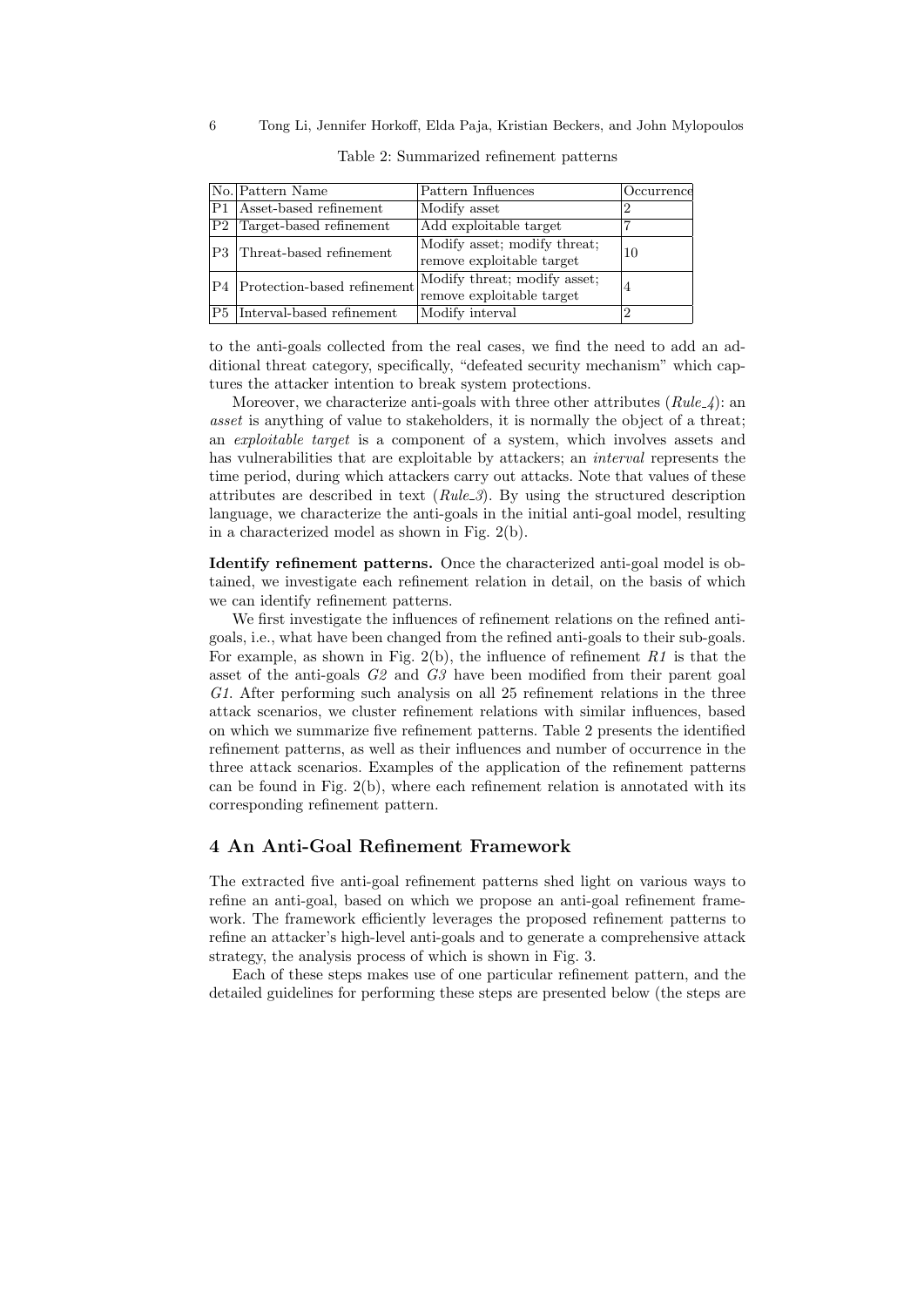illustrated as part of the evaluation in Section 5) It is worth noting that we describe the anti-goal refinement framework from an attacker's perspective to clearly show the rationale of the strategy, but the corresponding analysis is actually performed by security analysts with a complete set of system information in order to discover all potential attack scenarios. In particular, the description of each analysis step focuses on addressing the following issues:

- Rationale. We first describe the rationale of each analysis step, which explains the design of the analysis process (Fig. 3). Note that the proposed anti-goal refinement framework is a specific way to analyze attack strategy, and does not exclude other possible ways (more discussions in Section 6).
- $-$  *Input.* We then specify the inputs that are required for performing the analysis step. It is worth noting that our proposal is a general framework, which is not associated with specific models. Thus, for inputs, we only describe the types of information that are required, and all models that capture the corresponding information can be used. In Section 6, we will discuss the potential of using a three-layer requirements goal model from our previous work [8] to support the analysis.
- Sanity check. Our framework is intended to cover various attacks and thus provides a comprehensive security analysis. As a result, a single anti-goal can lead to a very large model. To deal with this complexity, we propose to prune the model as part of its construction, i.e., performing sanity checks after each analysis step in order to reduce the refinement space.
- Stop criteria. Finally, we describe the stop criteria of each analysis step.



Fig. 3: An analysis process of anti-goal refinement

Step 1: Refine attack interval. The system security settings can change over time, affecting an attacker's anti-goals. As the first step, an attacker applies the interval-based refinement pattern in order to concentrate on specific time intervals. Thus, this analysis step requires specific domain knowledge regarding the division of time intervals. In particular, for each interval-based refinement, the analyst should check whether the system security settings have been changed from the original interval to its sub-intervals. If the security settings remain the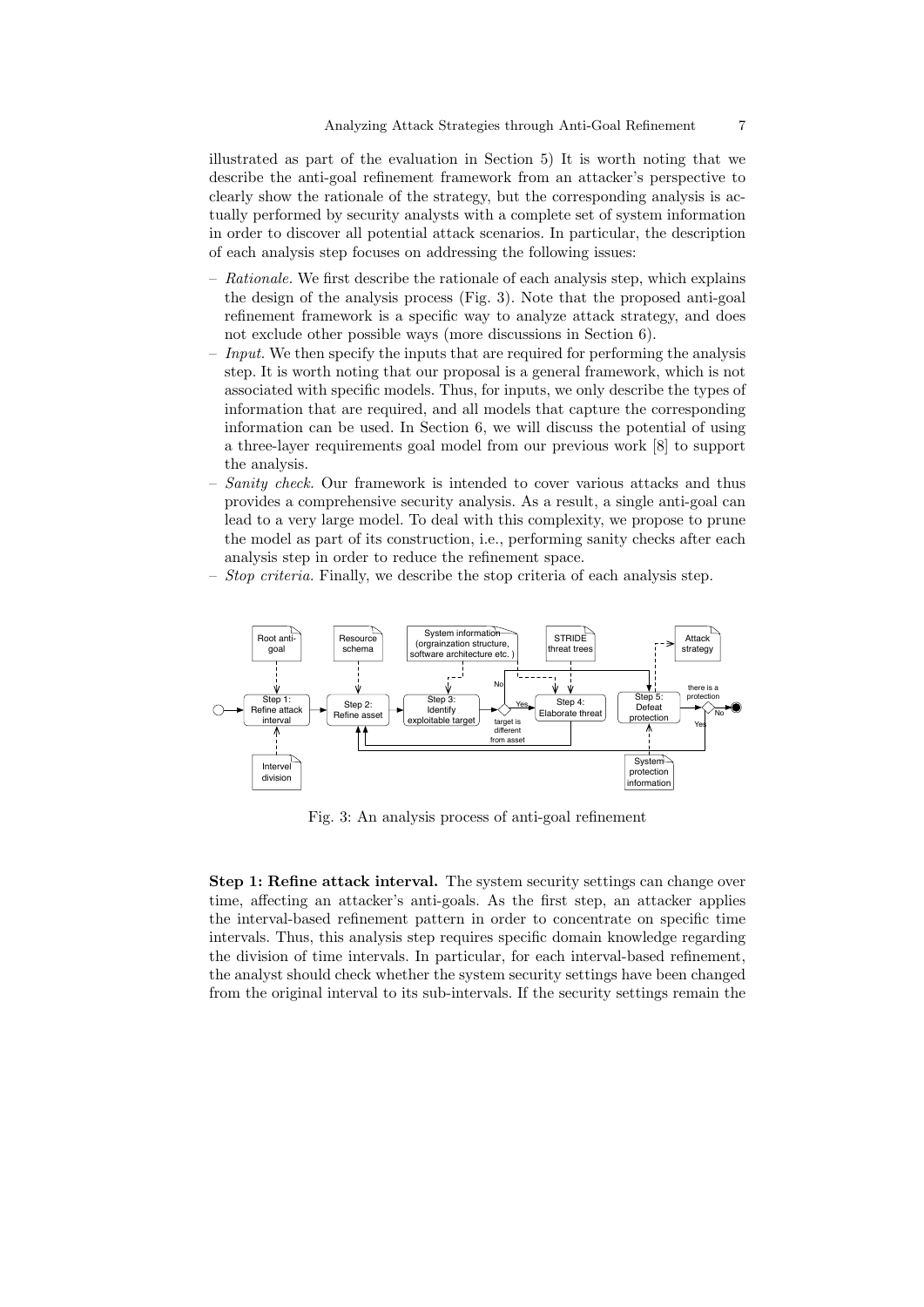same, this refinement will not contribute to disclosing new attack scenarios and should be pruned. The interval refinement analysis is completed once the finestgrained intervals have been reached via refinements.

Step 2: Refine asset. Given a composite asset, it is easier for an attacker to attack a fine-grained part of the asset rather than attacking the composite asset as a whole. An attacker can leverage the asset-based refinement pattern to generate sub-goals that focus on more specific sub-assets. The asset-based analysis takes the system resource schema as input, which documents "part-of" relations between system resources. To identify system assets among system resources, we refer to the asset identification process that is specified in ISO27005:2011 [13, Annex B], which deals with both the primary assets and the supporting assets. In particular, the primary assets include business processes and activities and information; the supporting assets include hardware, software, network, personnel, site, and organizations structure. This analysis step is done when all identified assets in the resource schema are analyzed.

Step 3: Identify exploitable target. Once the an attacker has determined the assets he intends to impair, he needs to find out corresponding vulnerable system components (a.k.a. exploitable targets), by exploiting which the assets will be damaged. In particular, an asset can be involved in system components in different ways according to the type of the components, e.g., an information asset can be accessed by people, processed by software, or stored in hardware. Note that the asset and the exploitable target of an anti-goal can be the same, if the asset itself is a vulnerable system component.

We here consider the types of vulnerable system components in line with the list of supporting assets presented in ISO27005:2011 [13, Annex B.1.2]. As such, corresponding system information is required, e.g., information of system infrastructure, software architecture, and organization structures. When identifying the exploitable target, analysts should check the risk of exploiting the target, e.g., using the CORAS approach [14]. If the risk is under certain threshold, determined by the analysts, the target is assumed to be secure and is excluded from this refinement step. After using the target-based refinement pattern to identify all potential exploitable targets, this analysis step is complete.

Step 4: Elaborate threat. If an attacker aims to impose a threat to an asset by exploiting a target, which is different from the asset, then the attacker should identify new threats that he wants to impose on the exploitable target in order to successfully impose the original threat to the asset. For example, if an antigoal is intended to disclose (threat) confidential files (asset) that are stored in a database (exploitable target), then it can be refined to getting access to (new threat) the same database (new asset) by using the threat-based refinement pattern.

When applying the threat-based refinement pattern, the system information and related security knowledge are required to support the threat elaboration. Specifically, we refer to 19 STRIDE threat trees as the security knowledge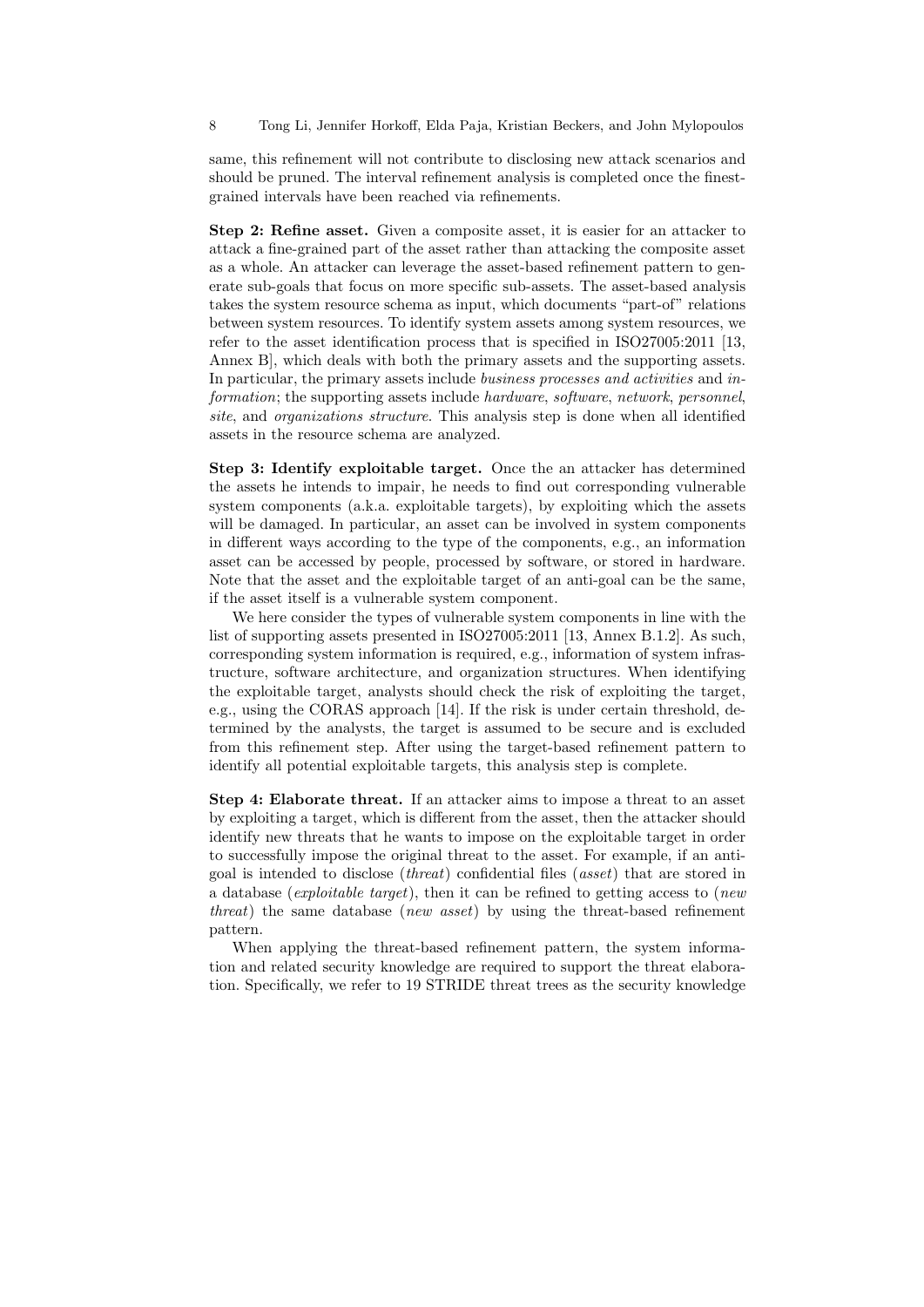sources, which describe alternative ways about how a threat category can be refined to other categories. As we specify the threats of anti-goals using the STRIDE threat categories, the application of the STRIDE threat trees can be seamlessly integrated into this analysis step. In order to discover all potential attack scenarios, once we identify the new threats to the exploitable target that can lead to the original threat to the asset, we iteratively analyze the new threats to the exploitable target through the analysis step 2 and 3, i.e., we treat the exploitable target as a new asset. Such as in the aforementioned example, the newly introduced sub-goal "getting access to (new threat) the database (new asset)" concerns the database as a new asset, which was the exploitable target in the parent anti-goal.

Step 5: Defeat protection. From an attacker's perspective, security protections are obstacles to his attacks. If the attacker targets a system component which is protected by some security mechanisms, such as encryption and firewalls, then he needs to first defeat the mechanisms in order to achieve their anti-goals. According to the knowledge about system security design, the attacker can use the protection-based refinement pattern to generate anti-goals against related security protection mechanisms.

Each of the newly generated anti-goals concerns a specific protection mechanism as its asset and is intended to defeat it. Similar to the last analysis step, as long as new assets have been identified in the new anti-goals, subsequent analysis will iteratively refine assets and identify targets for the new anti-goals, i.e., going back to the analysis step 2. It is worth noting that during the anti-goal refinement, we focus on identifying which protection mechanisms need to be defeated by exploiting which targets, not answering which specific attack techniques to be used to defeat the mechanisms. Once there are no further security protections to be defeated, i.e., there are no new assets have been found, the analysis reaches an end as all potential attack scenarios have been obtained.

#### 5 Evaluation

In order to evaluate the proposed anti-goal refinement framework, we apply it to a credit card theft scenario. In this section, we first introduce the evaluation scenario, and then illustrate the application of this framework to the scenario, finally, we evaluate the resulting anti-goal model. Due to space limitations, we only present part of the resulting model (Fig. 4) for illustrating the application of the framework, and the full version can be found online<sup>3</sup> .

Credit card theft scenario. This scenario presents a complicated multistage attack in reality, which is documented in Skoudis's hacking book [10, Ch.12] and is different from the source of the previous three real attack scenarios. Specifically, in this scenario, there is a widgets corporation which operates more than

 $3$  Available at http://disi.unitn.it/~li/poem15/evaluation\_model.pdf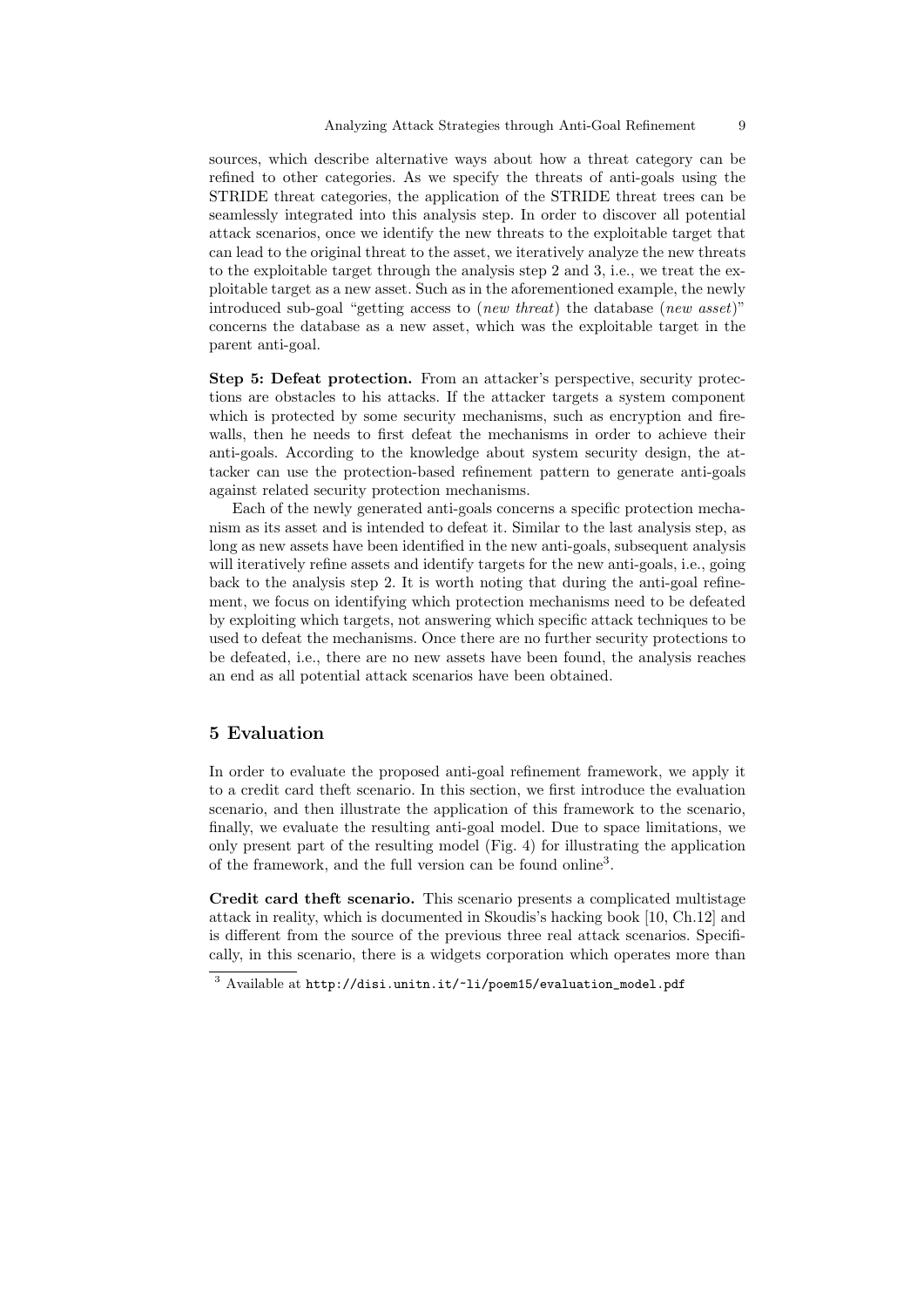200 retail stores. Each retail store communicates with the central corporate network by using a VPN, and all credit card transactions are seamlessly moved from individual stores back to the central database. Each store has several Point-of-Sale (POS) terminals, which access the local store network using wireless access points. Each store also has a store server, which processes credit card transactions and forwards the transactions back to the company server.



Fig. 4: Application of the anti-goal refinement framework to the scenario of credit card theft (excerpt)

Applying the anti-goal framework. As a pre-step, we first process the scenario description to extract information that is required by the analysis. Specifically, we capture the attacker's high-level malicious intention, i.e., steal customer's credit card information, and model it as his root anti-goal (G1 in Fig. 4). In addition, we capture related domain information that is required for the analysis, such as asset relations, system infrastructure etc. Having the root anti-goal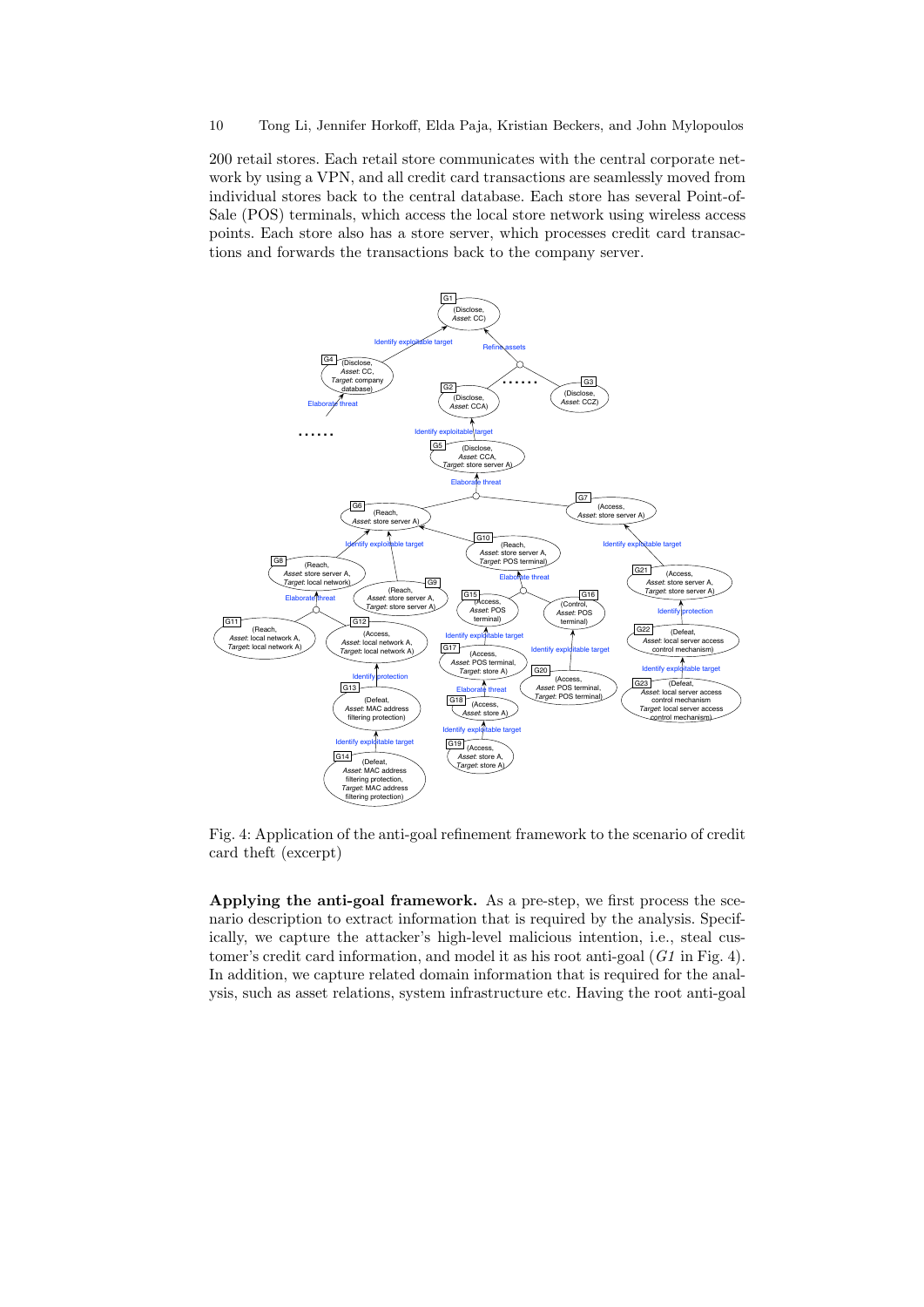and related domain information as input, we apply the proposed framework (Fig. 3) to refine the root anti-goal into operational anti-goals and thus generate a comprehensive attack strategy. We summarize this process as follows.

- 1. As the scenario only deals with the credit card system in a general time span and does not describe any particular time interval, we opt not to apply the first step. In other time-sensitive cases, this step would be applied.
- 2. We refine the asset of the root anti-goal  $G1$  according to the composition relations among assets. As the entire set of credit card information is composed of information of credit cards that are processed in different retailer stores, the root-goal G1 should be and-refined to more than 200 sub-goals, each of which is intended to disclose credit cards of one particular store. Since all the retailer stores have homogeneous design and configuration, the attack scenarios about these retailer stores are the same, i.e., the more than 200 anti-goals will be refined in the same way. Thus, as shown in Fig. 4, we only focus on the first sub-goal G2 in later analysis.
- 3. We identify exploitable threats to the assets. Due to the domain knowledge that the information of credit cards that are used in store A (i.e., CCA) is kept in the store server A, G2 is refined to G5, targeting the store server A. In addition, we refine  $G1$  to  $G4$  because the entire set of credit card information as a whole is stored in the company database. Due to space limitations, we will skip the illustration of this branch in the later analysis steps, which can be found in the online full model.
- 4. As the asset and the exploitable target of G5 are not the same object, we need to elaborate G5 to identify which threats should be imposed to the *store* server A in order to *disclose* the CCA. According to the threat knowledge,  $G5$  is and-refined to  $G6$  and  $G7$ , which are intended to reach the server and to access into the server, respectively.
- 5. As G6 and G7 introduce a new asset store server A, iterative analysis should be performed to these two goals from the secondly step until the analysis no longer introduces new assets. As shown in Fig. 4, the longest refinement paths  $\{G6, G10, G15, G17, G18, G19\}$  iterates three times.
- 6. After identifying an exploitable target, we check whether there are security mechanisms that have been applied to protect it. Take G21 for example, it is refined to G22 as there is an access control mechanism that has been applied to protect the store server A. Because G22 promotes the access control mechanism as a new asset, another round of analysis starts from the second step.
- 7. Performing the iterative analysis on G13 and G22 results in the anti-goals  $G14$  and  $G23$ , respectively. As the iterative analysis has not introduced new assets, the anti-goal refinement reaches an end.

Results and analysis. The evaluation finally results in an anti-goal model with 46 anti-goals and 48 refinements, which takes one author 5 hours to build. By analyzing the and/or refinement operators, we identify that the final model implies a total of 11 alternative attack scenarios.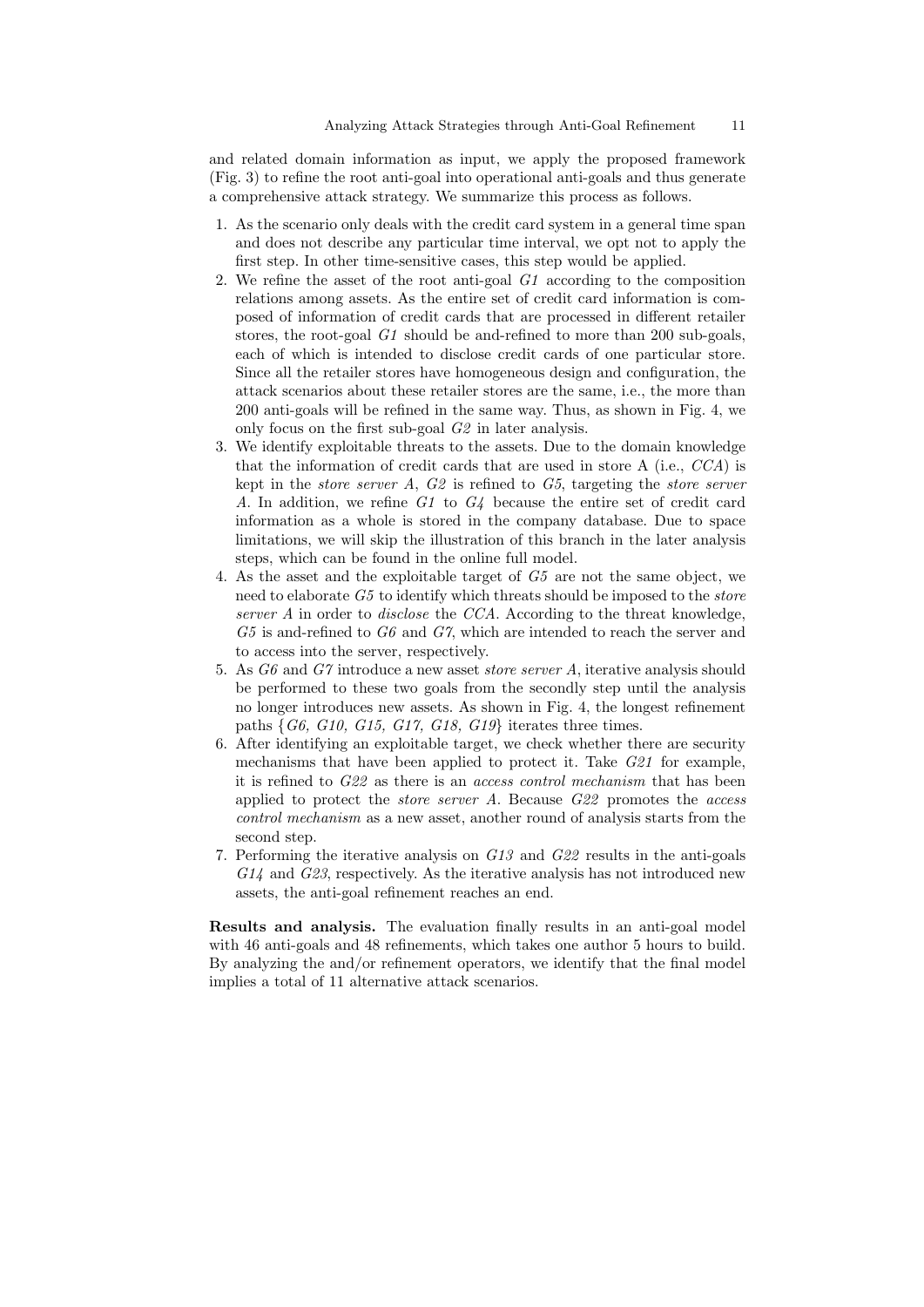To assess the effectiveness of the proposed framework, we carry out a bottomup analysis to check whether the documented credit card theft scenarios can be covered by the attack scenarios that are identified by our approach. Specifically, we identify all specific attack actions that have been performed by the attacker in the scenario description, including both successful and failed attack actions. Then, we check whether the intention of these actions can be linked to the leaf goals of the anti-goal model. Our examination turns out that all the attack actions documented in the scenario can be linked to the leaf goals, i.e., the identified attack scenarios completely cover the real attack scenarios. Specifically, 6 out of the 11 potential attack scenarios are reported in the scenario description (2 successful, 4 failed), while the other 5 potential attack scenarios are not mentioned in the scenario description, revealing previously unconsidered attacks.

#### 6 Discussion

Diversity of anti-goal refinement. Our proposal is based on the examination of three real attack scenarios that come from the same book [9], and examining other scenarios from different sources may have different results. In addition, the examination process reflects our specific interpretation of attack strategies, and the outcome of the examination can vary from person to person. As such, the proposed anti-goal refinement framework is a particular way of refining anti-goals, which has been evaluated as effective to analyze attacker's malicious intentions in the credit card theft scenario. We believe this method can also be effective when applied to further cases, and we will continue to evaluate this method as part of our larger security analysis framework.

The role of anti-goal refinement in security analysis. Our proposal, in this paper, serves as an important step in our holistic security analysis framework [6, 7]. The resulting anti-goal model represents a comprehensive attack strategy, which discloses various potential attack scenarios. In particular, according to a comprehensive attack pattern repository  $(CAPEC)^4$ , each leaf anti-goal in the resulting model will be operationalized into concrete attack actions that use specific attack techniques and tools. Failing to operationalize a leaf antigoal implies the corresponding attack scenario is unrealizable. Then, for each realizable attack scenario, we will assess its risk in terms of likelihood and severity (such information is available in the CAPEC attack patterns). Finally, regarding the risk of the realizable attack scenarios, we can design corresponding security controls to prevent or mitigate concrete attack actions of the attack scenarios.

In addition, to deeply integrate the anti-goal refinement framework into the holistic security requirements analysis framework, we plan to leverage the threelayer goal model [8] that is used in the holistic security framework to support the anti-goal refinement analysis. In particular, the three-layer goal model captures various system components in different abstraction layers, as well as the connections between the components. Moreover, the security protection information is

 $^4$  https://capec.mitre.org/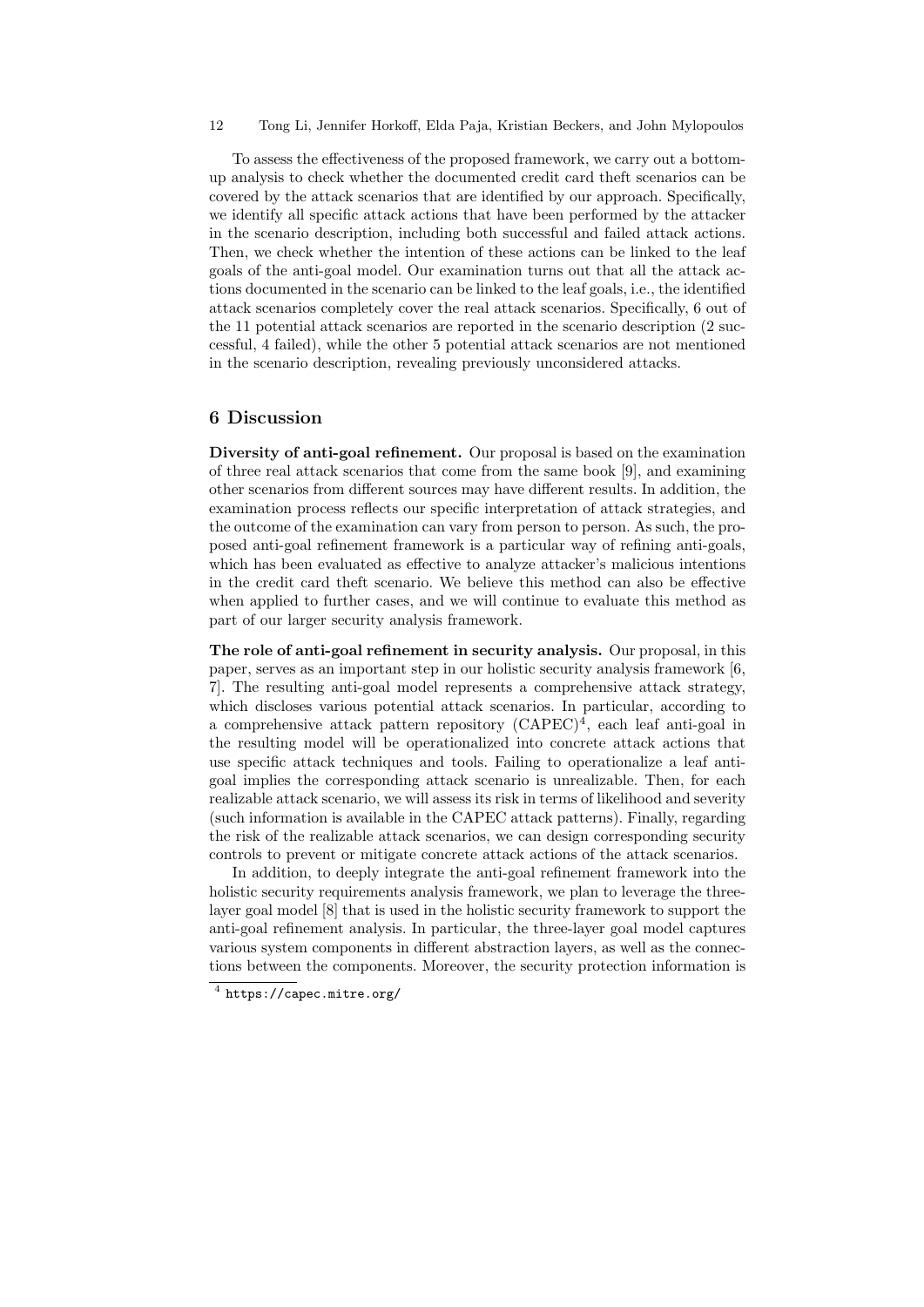also captured by the security goals and security tasks within the three-layer goal model. Consequently, with only minor extensions, the three-layer goal model is able to provide the related information that is required by the anti-goal refinement framework.

Threats to validity of the evaluation. A major threat to the conclusion validity is that the evaluation is only performed to one single scenario. Although the scenario is relatively complicated and involves various security issues, in the future, we need to evaluate our approach with more real attack scenarios. To this end, an efficient prototype tool is required to support the analysis process. In addition, the entire evaluation is performed by only one author, imposing a threat to the external validity. Subsequent work will use multiple and varied evaluators to apply the method.

Scalability. Our framework is designed to provide a comprehensive anti-goal refinement analysis, i.e., covering all potential attack scenarios. As such, the scalability issues are raised due to the large refinement space. To deal with this problem, we have proposed sanity checks for each analysis step in Section 4, in order to prune the model as part of its construction.

In addition to the checks, we also observe a further phenomenon which helps to mitigate scalability. During the anti-goal refinement, it is possible to obtain repeated anti-goals, i.e., different anti-goals can be refined into the same antigoals. This is because one anti-goal can have various influences, e.g., accessing to the server of a retailer store not only discloses credit card information stored in that server but also enables the attacker to penetrate the company internal network. As such, it is important to detect and merge the repeated anti-goals during the anti-goal analysis as new anti-goals are generated. Otherwise, the repeated anti-goals will be further refined separately and the size of the model can grow exponentially. Note that merging repeated anti-goals is performed by adding all refinement links of these anti-goals to one anti-goal and removing other anti-goals. As such, the derived model is not a tree but a directed acyclic graph (DAG).

Finally, we plan to develop a modeling and analysis tool, extending our existing tool MUSER [15] in order to (semi-)automate anti-goal refinement. In particular, we are defining formal inference rules for the five anti-goal refinement patterns that are proposed in this paper. On top of these inference rules, the tool will further implement the analysis process of anti-goal refinement (shown in Fig. 3) in order to support the automation of anti-goal refinement. To guarantee the correctness of the analysis and to reduce model complexity, the tool will interact with analysts in order to support manual revision after each analysis step, allowing the analyst to, for example, perform sanity checks (see Section 4) over the refinements.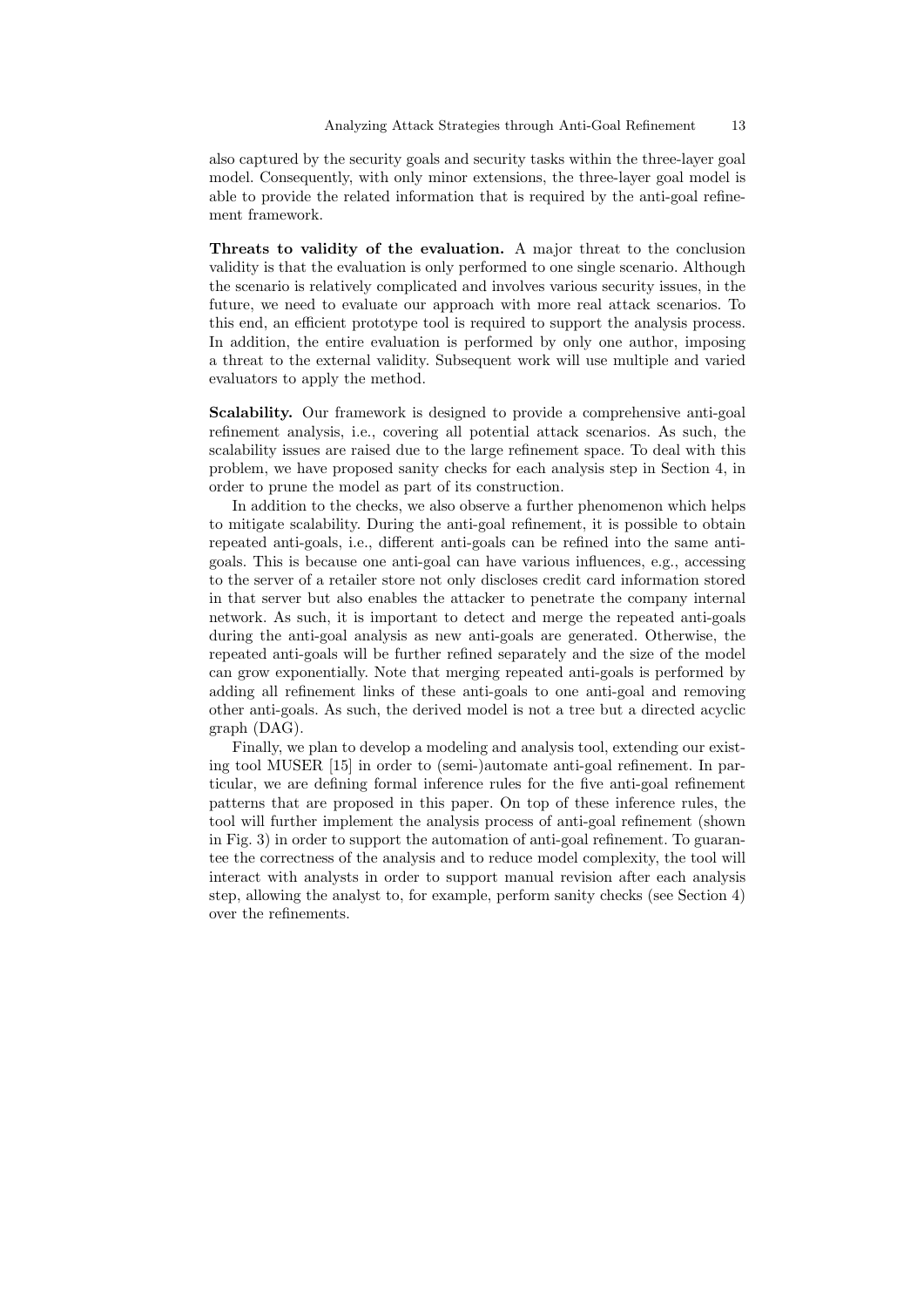#### 7 Related Work

In this paper, we analyze attack strategies by examining three real attack scenarios that are documented in a security textbook [9]. Apart from this book, we have found other potential security knowledge sources. Attack patterns were first proposed by Moore et al. [16] to summarize reusable attack knowledge from repeated attacks in support of system security analysis. In particular, CAPEC (Common Attack Pattern Enumeration and Classification) is a comprehensive attack pattern repository, which was first released in 2008 and has accumulated 463 attack patterns [17]. However, these attack patterns indeed describe lowlevel attack knowledge about how to use specific attack techniques and tools to perform a particular attack, such as "exploit user-controllable input to perform a format string injection". Thus, CAPEC attack patterns do not fit our need of analyzing high-level attack strategies in this paper, but they can be used to operationalize anti-goals and support security analysis as discussed in Section 6. Another security threat knowledge source is the STRIDE threat trees [4], which focuses on how one threat can be refined into other threats. However, these threat trees only capture a single step of threat elaboration and cannot account for multistage attacks. As a result, we do not examine these threat trees for analyzing attack strategies, but use them as the security knowledge source to support the threat elaboration analysis in our anti-goal refinement framework.

Anti-goals were first proposed by Lamsweerde to capture attacker intentions and to construct anti models in order to provide security requirements for potential threats [5]. To refine anti-goals, apart from the ad-hoc way (asking why and how questions), the author proposed to use formal goal refinement patterns, which were designed for refining requirement goals [18]. However, the nature of attack analysis requires that the anti-goal refinement should cover all potential attack scenarios in order to provide comprehensive and reliable security design, which cannot be supported by the typical goal refinement patterns. In contrast, our anti-goal refinement framework reflects attack strategies investigated from real attacks and is designed to reveal all potential attack scenarios.

Attack trees are a typical way of representing attack scenarios. Although there is no unique way of creating attack trees, different researchers have proposed their own ways to build attack trees, which are related to our anti-goal refinement framework. Morais et al. advocate to first build the overall attack, and then identify the violated security properties and the security mechanisms to be exploited, respectively, and finally model the concrete attack actions [3]. Paul proposes a layer-per-layer approach to generate skeletons of attack trees using information comes from system architecture, risk assessment study, and related security knowledge base [19]. However, these approaches do not capture the attacker's malicious intentions and cannot analyze attack strategies as we define them.

Apart from the attack trees, attack graphs are another way of representing attack scenarios. An attack graph shows all paths through a system that end in a state where an attacker achieves his malicious intentions. Phillips and Swiler first use attack graphs to analyze network security [20]. Due to the homogeneous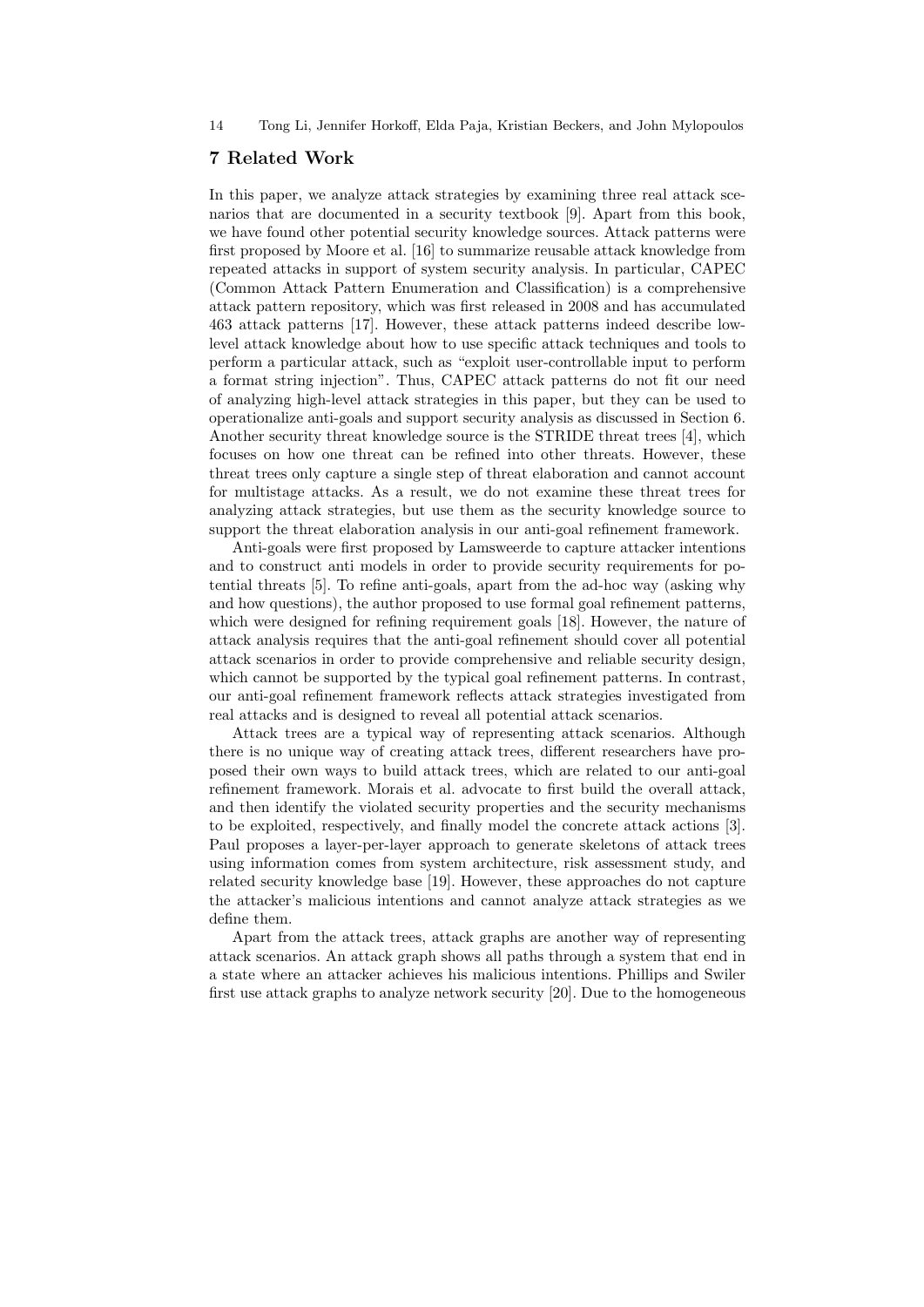settings of machines in the network, the states of machines (nodes in the attack graph) and the atomic attacks to machines (transitions in the attack graph) are able to be enumerated. As such, it is possible to fully automate the generation of attack graphs using a comparatively simple attack strategy. Take the approach of Sheyener et al., for example: an attacker starts from a machine with the root permission, he then iteratively detects a new machine in the network, logs into that machine, and gets the root permission of that machine until reaching his target machine [21]. In a recent study, Beckers et al. propose to apply the attack graph approach to analyze social engineering attacks, where the states of people are modeled as nodes and social engineering attacks are captured as transitions between nodes [22]. However, the attack graph approach only applies to systems that have simple and homogeneous components, and is therefore inappropriate for security analysis of complex socio-technical systems that have heterogeneous components, such as people, software, and hardware.

## 8 Conclusions

In this paper, we argue that analyzing attack strategies is an efficient and systematic way of identifying all potential attack scenarios, which are essential for performing security analysis from an attacker's viewpoint. As such, we examine three real attack scenarios to understand how attackers elaborate their malicious intentions, from which we summarize five refinement patterns. Based on these refinement patterns, we further propose an anti-goal refinement framework for systematically generate attack strategies from an attacker's viewpoint. Finally, we evaluate our proposal with another scenario of credit card theft.

In the future, we plan to seamlessly integrate the anti-goal refinement framework into our holistic attack modeling and analysis framework [6, 7] using the attacker's viewpoint as part of the holistic design of secure systems. Next, we aim to implement the anti-goal refinement patterns into formal logic inference rules using Datalog and extend the tool MUSER [15] to support the semi-automatic application of the framework. Finally, with the tool support, we aim to further evaluate our approach with more real attack scenarios.

Acknowledgements Trento authors are supported by the ERC advanced grant 267856, titled "Lucretius: Foundations for Software Evolution". Jennifer Horkoff is supported by an ERC Marie Skodowska-Curie Intra European Fellowship (PIEF-GA-2013-627489), and by a Natural Sciences and Engineering Research Council of Canada Postdoctoral Fellowship (Sept. 2014 - Aug. 2016).

## References

- 1. Schneier, B.: Attack trees. Dr. Dobb's journal 24(12) (1999) 21–29
- 2. Sindre, G., Opdahl, A.L.: Eliciting security requirements with misuse cases. Requirements Engineering 10(1) (2005) 34–44